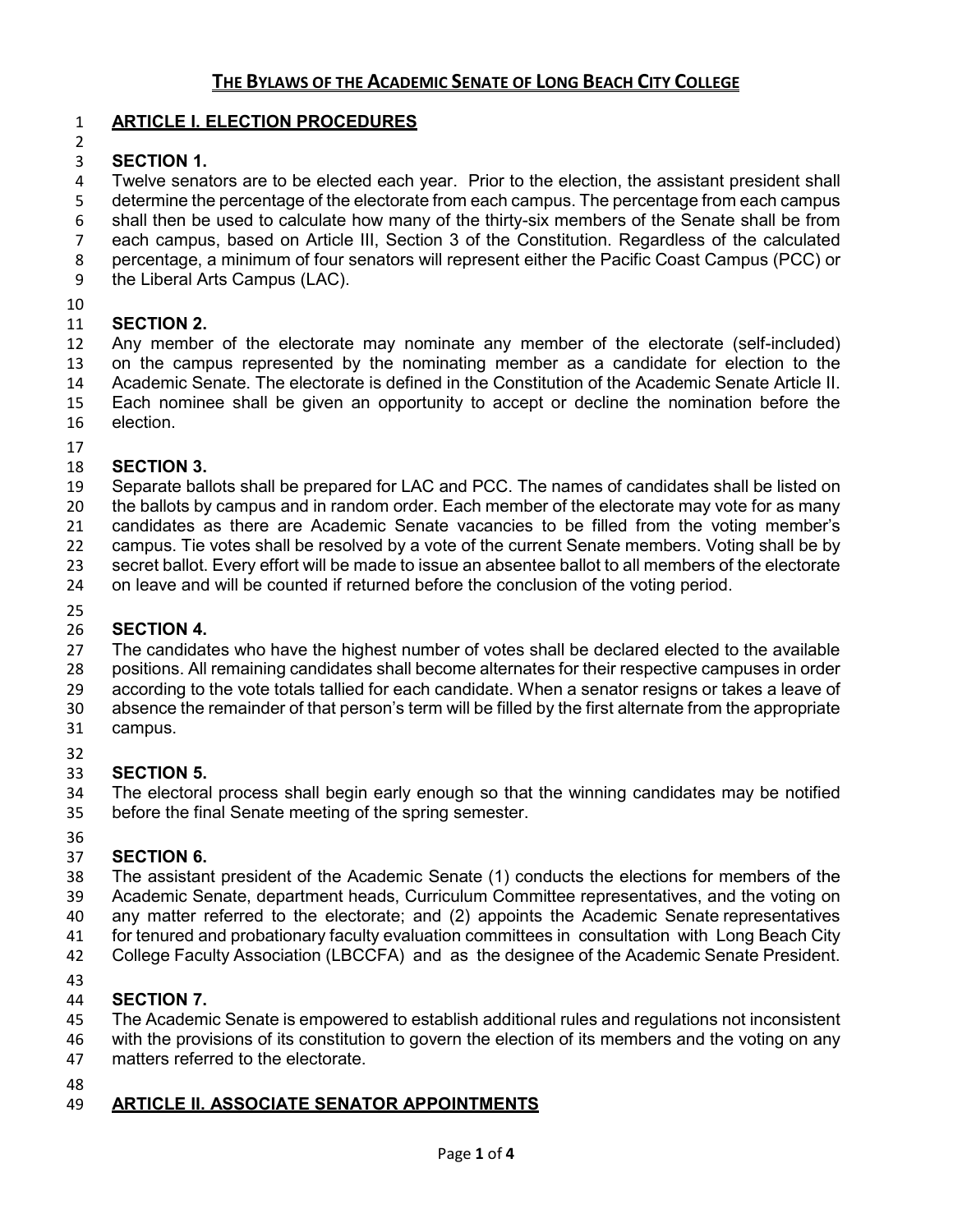#### **SECTION 1.**

 Under the direction of the assistant president, the Certificated Hourly Instructors (CHI) President shall put out a call to all CHI members currently working at LBCC to solicit interest in participation

on the Academic Senate and shall appoint two representatives at large to the Academic Senate

to serve as associate senators. These representatives shall be part-time academic employees of

- the college.
- 

### **SECTION 2.**

 Part-time faculty eligible for consideration as associate senator shall be employed as faculty at LBCC during the semester of appointment.

### **SECTION 3.**

If an associate senator is no longer able to serve or no longer has an assignment at LBCC, the

CHI President shall appoint a replacement to serve the remainder of the former appointee's term.

Associate senators will follow the attendance requirements as stated in Article III Section 7 of the

- Academic Senate Constitution.
- 

#### **ARTICLE III. ACADEMIC SENATE COMMITTEES AND THE COLLEGE PLANNING COMMITTEE**

### **SECTION 1.**

 Through committees, either joint or separate, the Academic Senate shall engage in collegial consultation with the District Governing Board or such representatives as it may designate. The processes and procedures for collegial consultation shall be governed by the Education Code, Title 5, and any college policies relating to the role of the Academic Senate in shared governance. The appointment of faculty members to serve on college-wide committees, self-study committees, councils or task forces to deal with academic and professional matters, shall be made by the Academic Senate President and in consultation with the Superintendent President via a process determined by the Academic Senate President and be subject to ratification by the Academic Senate. 

#### **SECTION 2.**

 Committees of the Academic Senate shall be standing committees or task forces. A standing committee shall be an ongoing committee of the Academic Senate. A task force shall be a group formed for a specific assignment or purpose and shall be dissolved upon completion of the task. The charge, composition and reporting structure of these groups will be formulated and approved by the Academic Senate.

# **SECTION 3.**

 The Executive Committee of the Academic Senate shall be composed of the president, assistant president, secretary/treasurer, legislative liaison, two LAC representatives, one PCC representative, the chair of Faculty Professional Development and the chair of the Committee on Curriculum and Instruction. The immediate past president may serve in an advisory role to the

Executive Committee.

#### **SECTION 4.**

The elected members of the Executive Committee of the Academic Senate shall be chosen by

- 98 the new and continuing members of the Academic Senate. Written nominations for officers and<br>99 representatives to serve on the Executive Committee shall be solicited from the new and
- representatives to serve on the Executive Committee shall be solicited from the new and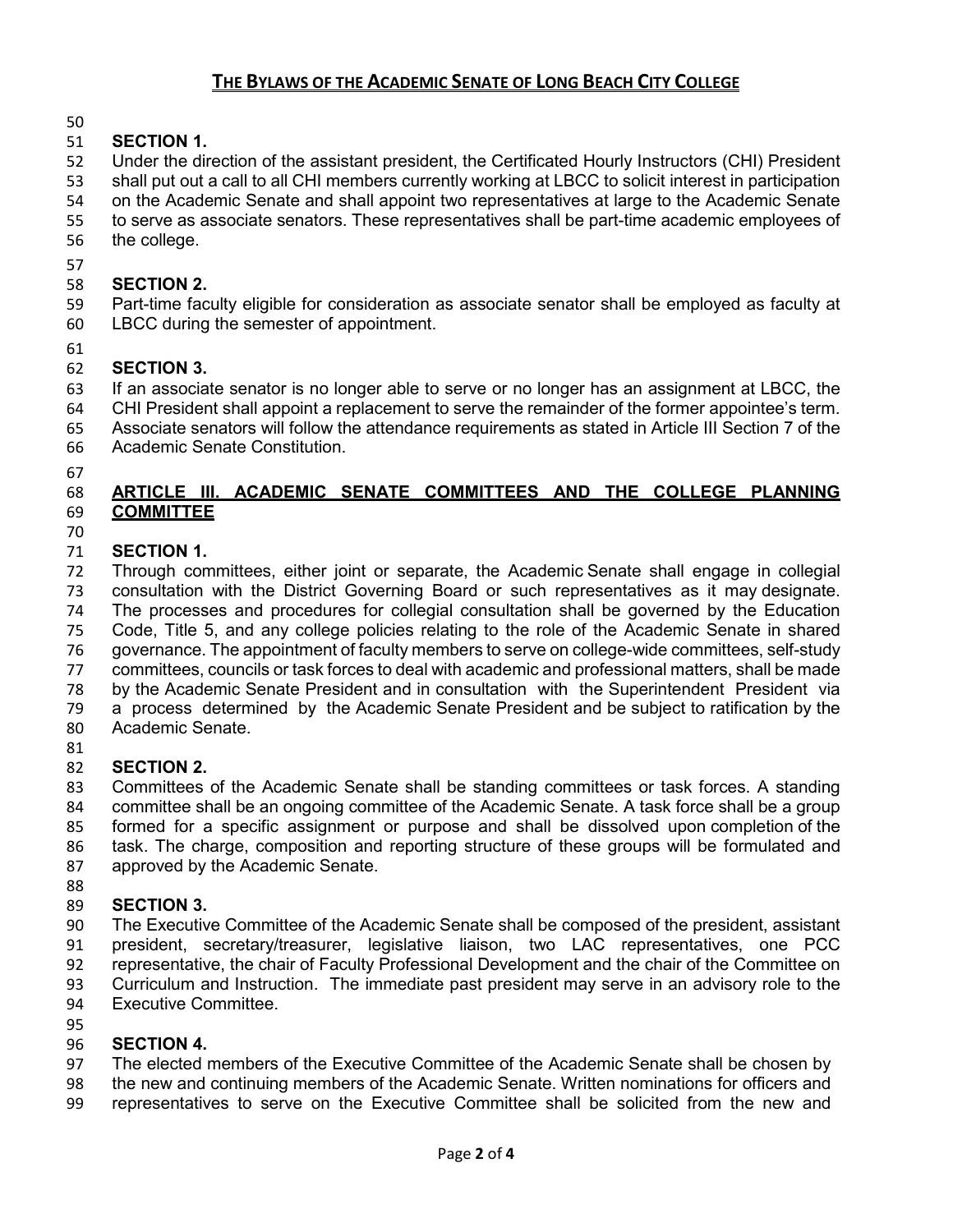- continuing Senators after the results of Academic Senate elections have been announced. The
- slate of nominees for Executive Committee positions shall be provided to Senators no later than
- three (3) days before the voting occurs.
- 

 Voting shall occur at the last meeting of the spring semester. Ballots for each position shall allow for write-in candidates and nominations shall be taken from the floor based on open positions. Voting shall proceed in the following order of positions: president, assistant president, secretary/treasurer, legislative liaison, PCC representative, LAC representatives (2). The results of each ballot will be announced before the next balloting commences.

# **SECTION 5.**

 The Executive Committee shall be charged with the responsibility of assuring that appointments are made to all Academic Senate committees except as otherwise specified in College Regulations or by written agreement with the Academic Senate.

# **SECTION 6.**

 The Executive Committee shall serve on the College Planning Committee, Academic Council, Hiring Priorities Committee, and meetings requiring Academic Senate representation. The Executive Committee shall act on behalf of the Academic Senate during intersessions and

- calendared recesses/holidays.
- 

# **SECTION 7.**

 The president of the Academic Senate or assistant president as the president's designee shall oversee the work of all Academic Senate committees.

# **SECTION 8.**

Unless otherwise directed by the Academic Senate, the Executive Committee shall designate

 each committee formed as a taskforce, and the Academic Senate shall determine whether members include administrators, classified staff, or students.

# **SECTION 9.**

The president of the Academic Senate shall be a non-voting member of all Academic Senate

- committees, except as designated by the policies and procedures of the standing committees.
- 

# **SECTION 10.**

 The Executive Committee may establish policies and procedures for its own governance provided they are not inconsistent with the constitution of the Academic Senate.

# **SECTION 11.**

 The standing committees of the Academic Senate shall be the Committee on Curriculum and Instruction, the Career and Technical Education Committee, the Equivalency Committee for Minimum Qualifications for Hire, the Committee on Consultation and Governance, the Institutional Research Advisory Committee, the Student Record Processes Committee, the Academic Senate Appointment Committee, the Study Abroad Committee, the Honors

- Committee, and the Faculty Professional Development Committee.
- 

# **SECTION 12.**

- Policies governing the standing committees of the Academic Senate shall be subject to approval
- by the Academic Senate. Standing committees of the Academic Senate shall determine the
- procedures for conducting their business; however, they must function within the framework of